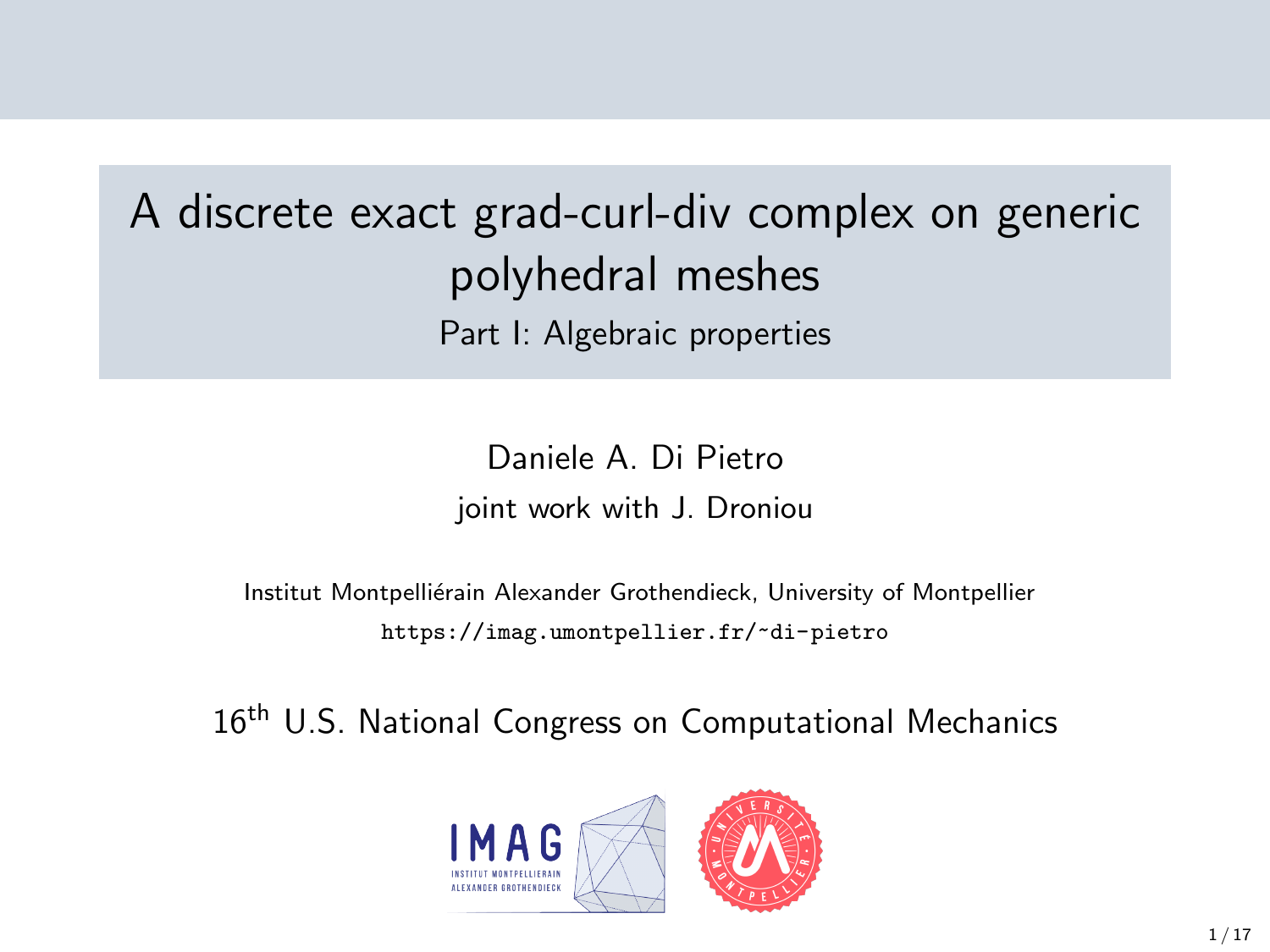#### The magnetostatics problem

- Let  $\Omega \subset \mathbb{R}^3$  be an open connected polyhedron and  $f \in {\rm curl}\, H({\rm curl};\Omega)$
- We consider the problem: Find  $(\sigma, u) \in H(\text{curl}; \Omega) \times H(\text{div}; \Omega)$  s.t.

$$
\int_{\Omega} \sigma \cdot \tau - \int_{\Omega} u \cdot \operatorname{curl} \tau = 0 \qquad \forall \tau \in H(\operatorname{curl}; \Omega),
$$

$$
\int_{\Omega} \operatorname{curl} \sigma \cdot v + \int_{\Omega} \operatorname{div} u \operatorname{div} v = \int_{\Omega} f \cdot v \quad \forall v \in H(\operatorname{div}; \Omega)
$$

Well-posedness hinges on properties of the de Rham complex

$$
\mathbb{R} \xrightarrow{i_{\Omega}} H^{1}(\Omega) \xrightarrow{\text{grad}} H(\text{curl};\Omega) \xrightarrow{\text{curl}} H(\text{div};\Omega) \xrightarrow{\text{div}} L^{2}(\Omega) \xrightarrow{0} \{0\}
$$

**Specifically, we need the following exactness properties:** 

Im curl = Ker div if 
$$
b_2 = 0
$$
, Im div =  $L^2(\Omega)$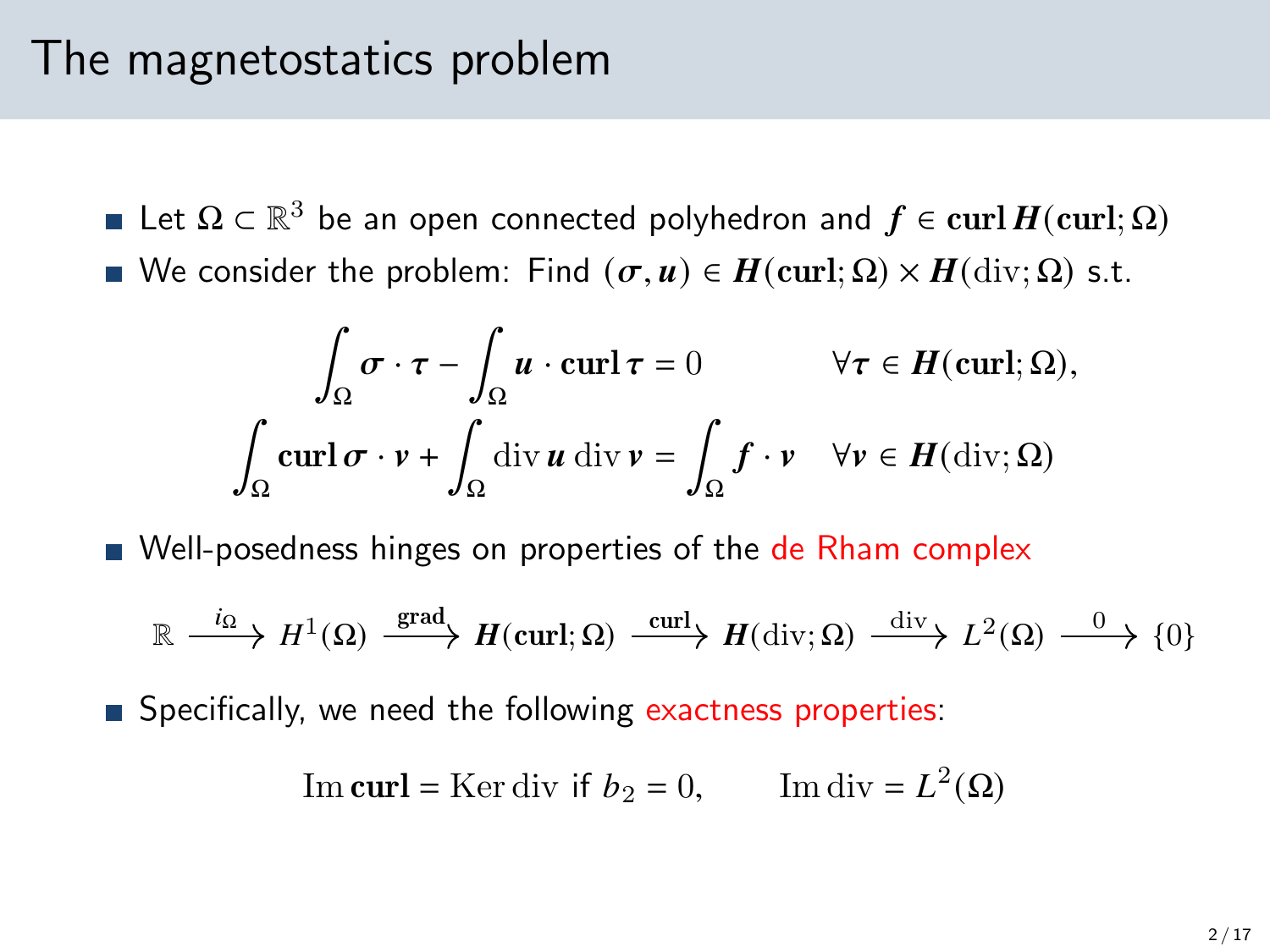# The discrete de Rham (DDR) approach I



Figure: Examples of polytopal meshes supported by the DDR approach Key idea: replace spaces and operators by discrete counterparts:

$$
\mathbb{R} \xrightarrow{I^k_{\text{grad},h}} \underline{X^k_{\text{grad},h}} \xrightarrow{\underline{\mathbf{G}}^k_h} \underline{X^k_{\text{curl},h}} \xrightarrow{\underline{\mathbf{C}}^k_h} \underline{X^k_{\text{div},h}} \xrightarrow{D^k_h} \mathcal{P}^k(\mathcal{T}_h) \xrightarrow{0} \{0\}
$$

■ Support of general polyhedral meshes and high-order

Exactness proved at the discrete level (directly usable for stability)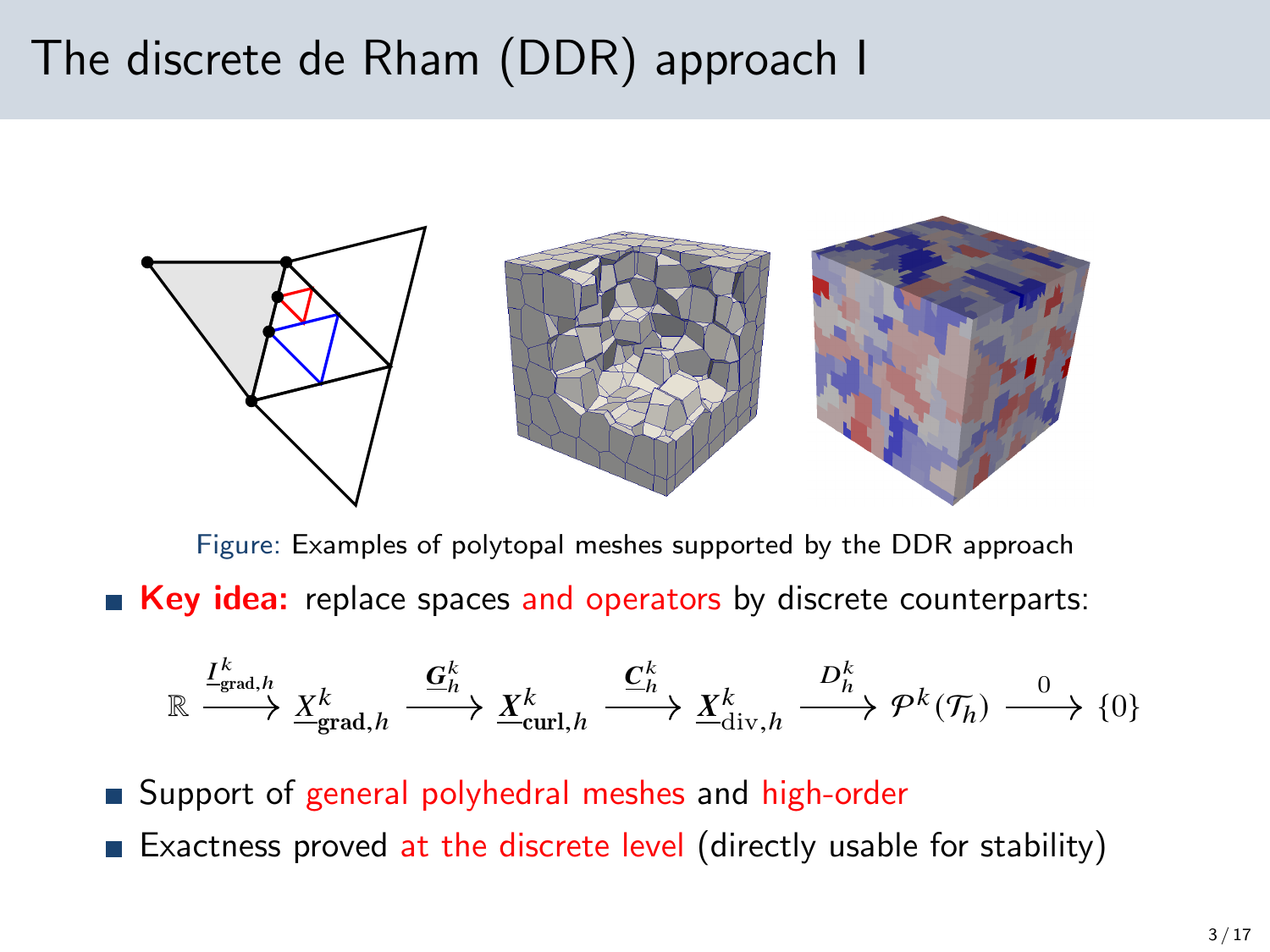# The discrete de Rham (DDR) approach II



- The fully discrete spaces are spanned by vectors of polynomials
- **Polynomial components attached to geometric objects** 
	- $\blacksquare$  emulate the continuity properties of the corresponding space
	- enable the reconstruction of vector calculus operators and potentials
- The key ingredient is the Stokes formula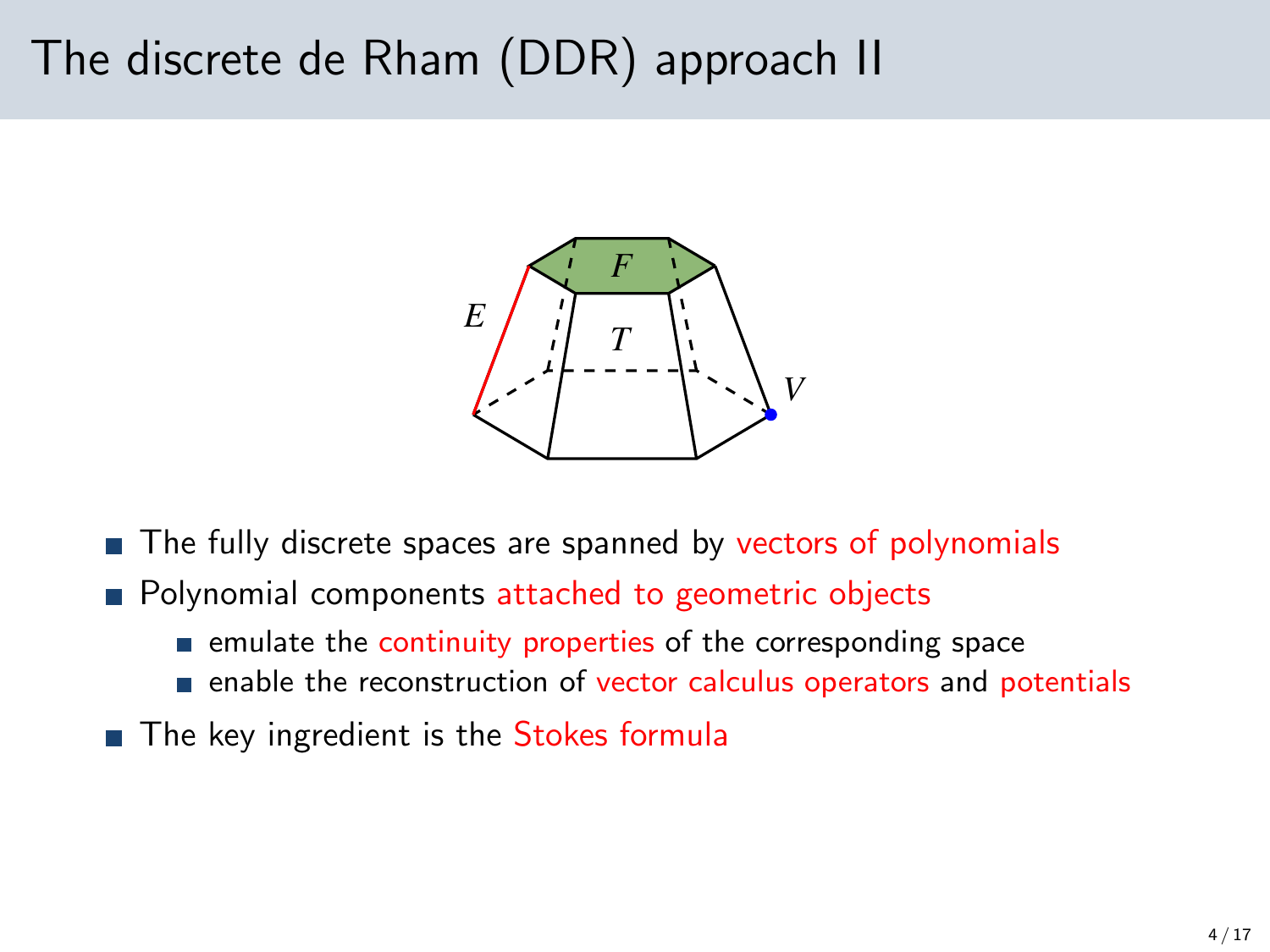#### The two-dimensional case Continuous exact complex

Let F be a mesh face and set, for smooth  $q: F \to \mathbb{R}$  and  $v: F \to \mathbb{R}^2$ ,

$$
\mathbf{rot}_F q \coloneqq \varrho_{-\pi/2}(\mathbf{grad}_F q) \qquad \text{rot}_F \, \mathbf{v} \coloneqq \mathrm{div}_F (\varrho_{-\pi/2} \mathbf{v})
$$

■ We derive a discrete counterpart of the two-dimensional local complex:

$$
\mathbb{R} \xrightarrow{i_F} H^1(F) \xrightarrow{\text{grad}_F} H(\text{rot}; F) \xrightarrow{\text{rot}_F} L^2(F) \xrightarrow{0} \{0\}
$$

We will need the following decompositions of  $\mathcal{P}^k(F)^2$ :

$$
\mathcal{P}^{k}(F)^{2} = \underbrace{\text{rot}_{F} \mathcal{P}^{k+1}(F)}_{\mathcal{R}^{k}(F)} \oplus \underbrace{(\mathbf{x} - \mathbf{x}_{F}) \mathcal{P}^{k-1}(F)}_{\mathcal{R}^{c,k}(F)}
$$
\n
$$
= \underbrace{\text{grad}_{F} \mathcal{P}^{k+1}(F)}_{\mathcal{G}^{k}(F)} \oplus \underbrace{(\mathbf{x} - \mathbf{x}_{F})^{\perp} \mathcal{P}^{k-1}(F)}_{\mathcal{G}^{c,k}(F)}
$$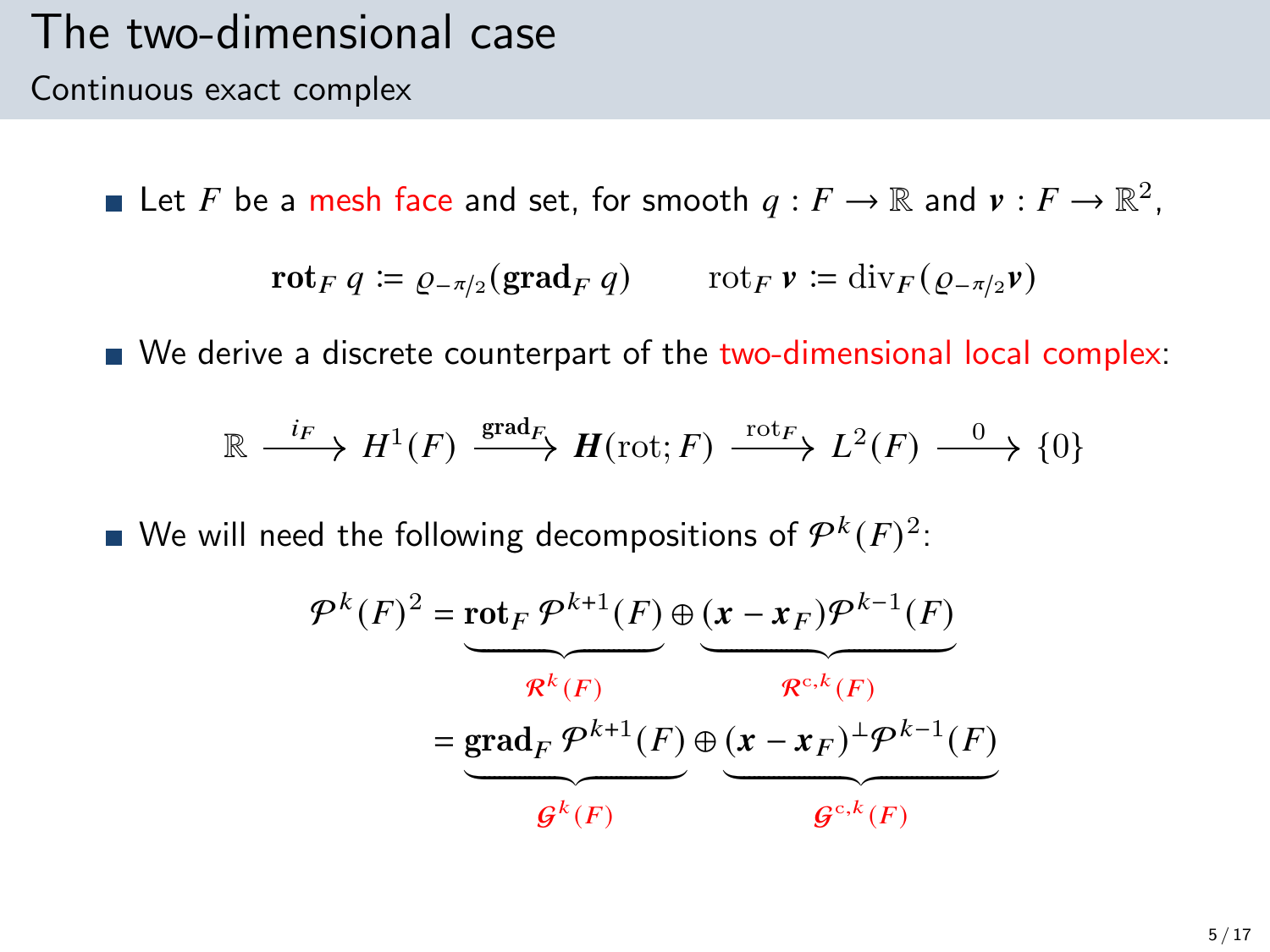# The two-dimensional case

A key remark

Let  $q \in \mathcal{P}^{k+1}(F)$ . For any  $v \in \mathcal{P}^k(F)^2$ , we have ∫  $\int\limits_F\, \mathrm{grad}_F\ q\cdot v = -\, \int\,$  $\int_F q \, \text{div}_F v$  $\widetilde{\epsilon^{p^{k-1}}(F)}$ + Õ  $E\overline{\epsilon}\overline{\mathcal{E}}_F$  $\omega_{FE}\int_E q_{|\partial F}(\mathbf{v}\cdot\mathbf{n}_{FE})$  $=-$  /  $\int_{F} \pi \frac{k-1}{\varphi} q \, \mathrm{div}_F \, \nu + \sum_{F \subset S}$  $E \overline{\epsilon} \overline{\mathcal{E}}_F$  $\omega_{FE} \int_E q_{|\partial F} (v \cdot n_{FE})$ 

with  $\pi^{k-1}_{\mathcal{P},F}$   $L^2$ -orthogonal projector on  $\mathcal{P}^{k-1}(F)$ Hence,  $\operatorname{grad}_F q$  can be computed given  $\pi^{k-1}_{\mathcal{P},F} q$  and  $q_{|\partial F}$ 

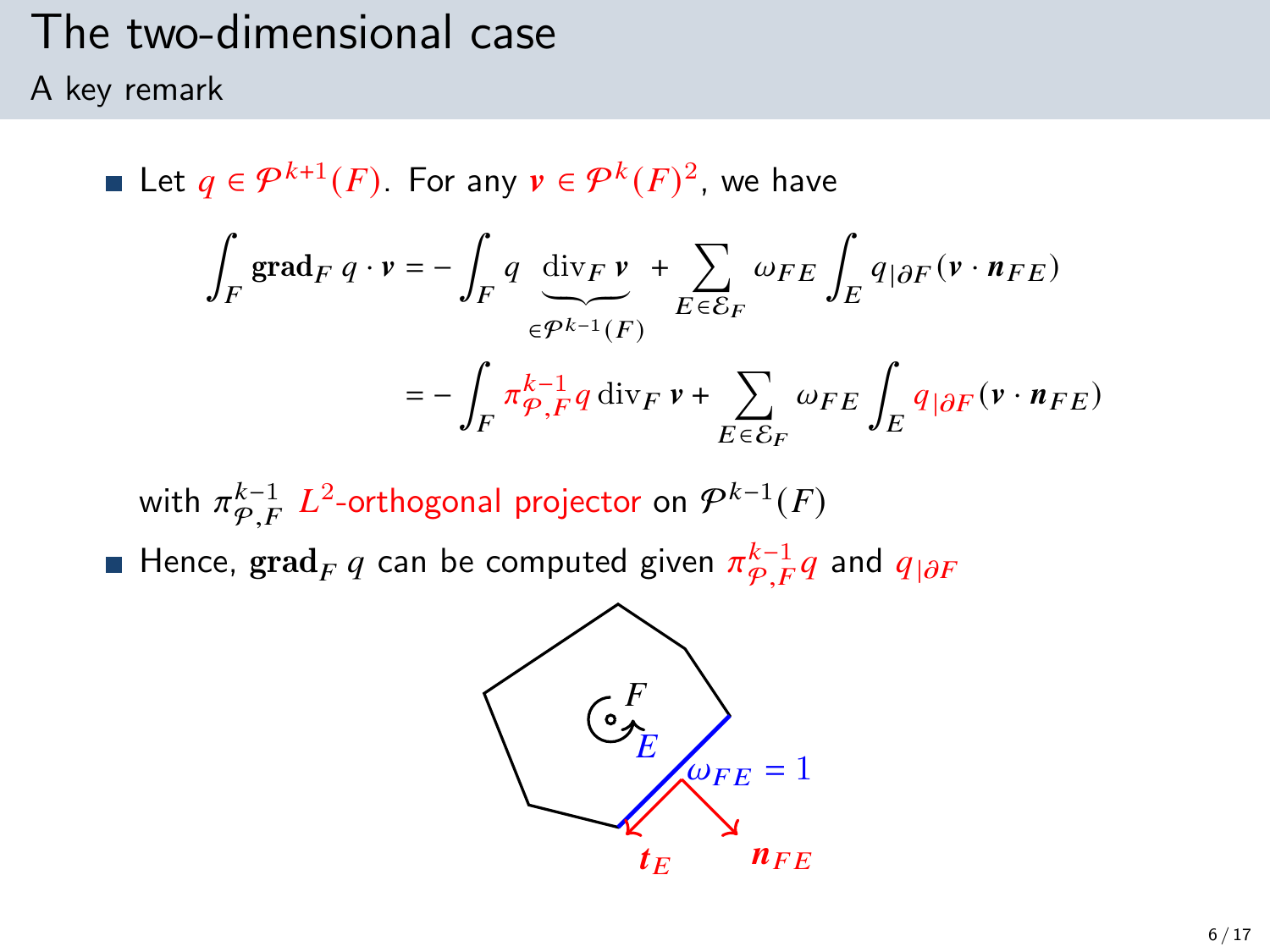### The two-dimensional case Discrete  $H^1(F)$  space



Figure: Number of degrees of freedom for  $\underline{X}^k_{\text{grad},F}$  for  $k \in \{0,1,2\}$ 

Based on this remark, we take as discrete counterpart of  $H^1(F)$ 

$$
\underline{X}_{\text{grad},F}^k \coloneqq \left\{ \underline{q}_F = (q_F, q_{\partial F}) \, : \, q_F \in \mathcal{P}^{k-1}(F) \text{ and } q_{\partial F} \in \mathcal{P}^{k+1}_c(\mathcal{E}_F) \right\}
$$

The interpolator  $\underline{I^k_{\text{grad},F}}:C^0(\overline{F})\to \underline{X^k_{\text{grad},F}}$  is s.t.,  $\forall q\in C^0(\overline{F}),$ 

$$
\underline{I}_{\text{grad},F}^k q := (\pi_{\mathcal{P},F}^{k-1} q, q_{\partial F}) \text{ with}
$$
\n
$$
\pi_{\mathcal{P},E}^{k-1} (q_{\partial F})_{|E} = \pi_{\mathcal{P},E}^{k-1} q_{|E} \ \forall E \in \mathcal{E}_F \text{ and } q_{\partial F}(x_V) = q(x_V) \ \forall V \in \mathcal{V}_F
$$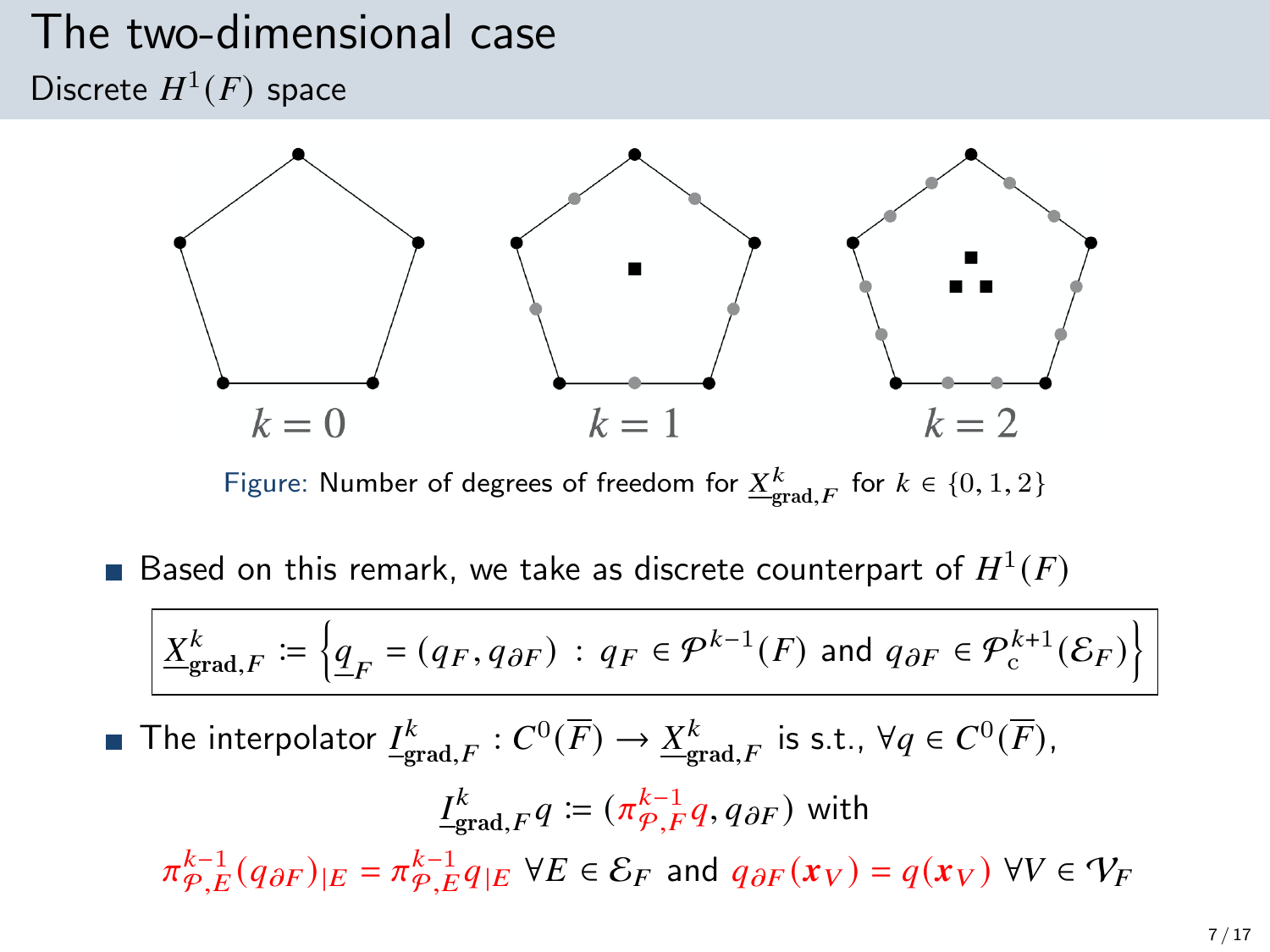# The two-dimensional case Reconstructions in  ${\underline X}^k_{\text{grad},F}$

For all  $E \in \mathcal{E}_F$ , the edge gradient  $G_E^k : \underline{X}_{\text{grad},F}^k \to \mathcal{P}^k(E)$  is s.t.

$$
G_E^k \underline{q}_F \coloneqq (q_{\partial F})'_{|E}
$$

The full face gradient  $\mathsf{G}_{F}^k : \underline{X}_{\text{grad},F}^k \to \mathcal{P}^k(F)^2$  is s.t.,  $\forall v \in \mathcal{P}^k(F)^2$ ,

$$
\int_F \mathsf{G}^k_F \underline{q}_F \cdot v = - \int_F q_F \: \mathrm{div}_F \: v + \sum_{E \in \mathcal{E}_F} \omega_{FE} \int_E q_{\partial F} \big( v \cdot \textit{\textbf{n}}_{FE} \big)
$$

By construction, we have polynomial consistency:

$$
\mathsf{G}_{F}^{k}(\underline{I}_{\mathrm{grad},F}^{k}q)=\mathrm{grad}_{F} q \qquad \forall q \in \mathcal{P}^{k+1}(F)
$$

We reconstruct similarly a face potential (scalar trace) in  $\mathcal{P}^{k+1}(F)$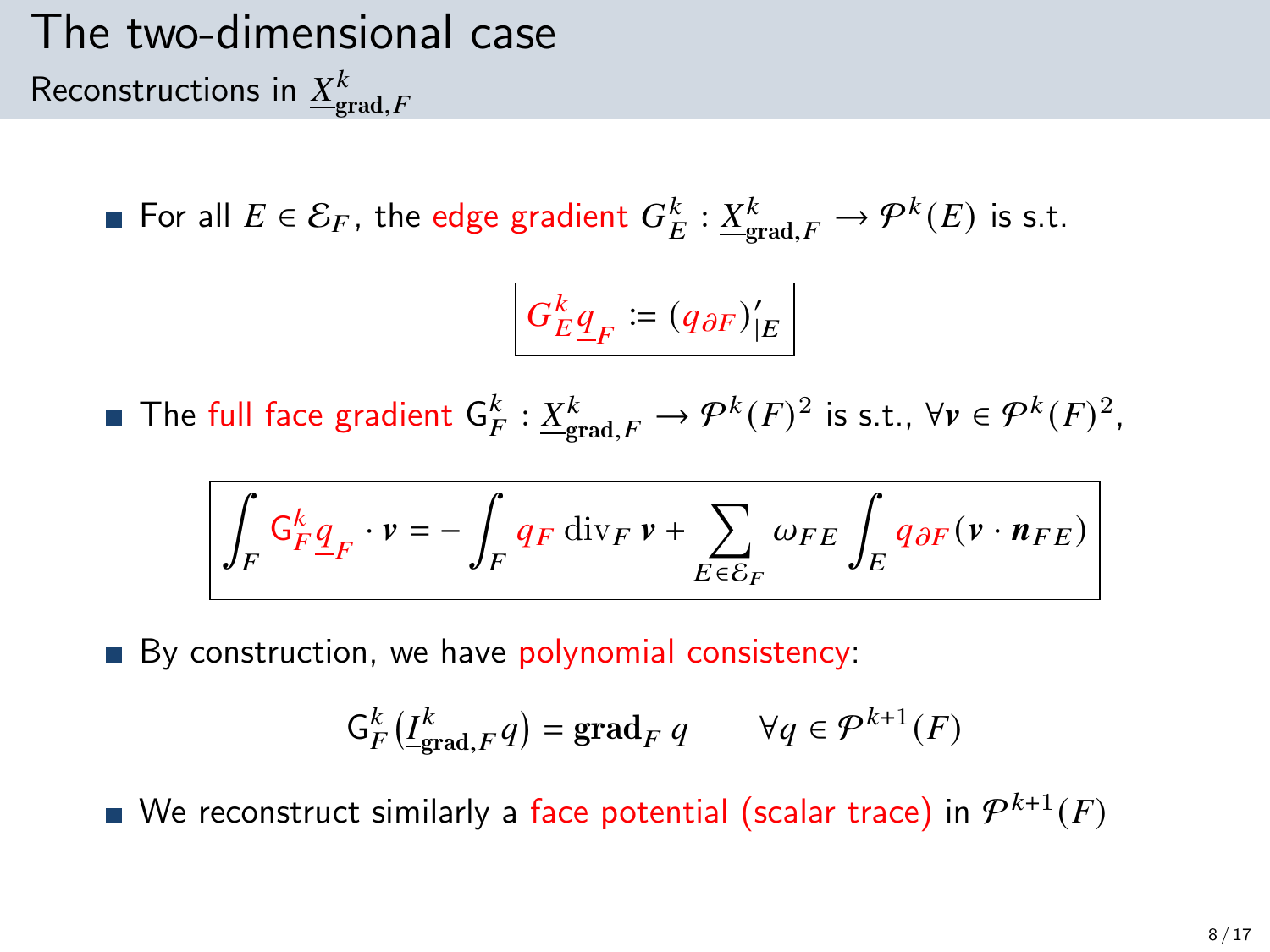# The two-dimensional case

Discrete  $H(\text{rot}; F)$  space



Figure: Number of degrees of freedom for  $\underline{X}^k_{\mathrm{curl},F}$  for  $k \in \{0,1,2\}$ 

We reason starting from:  $\forall v \in \mathcal{N}^{k+1}(F)$ , ∫  $\int_{F}$ rot $_{F}$   $\mathbf{v}$   $q = \int_{F}$  $\int_F \mathbf{v} \cdot \mathbf{rot}_F q$  $\widetilde{\in} \widetilde{\mathcal{R}^{k-1}(F)}$ − Õ  $E \overline{\epsilon} \overline{\mathcal{E}}_F$  $\omega_{FE}\int_E\left(\mathbf{v}\cdot\boldsymbol{t}_E\right)\left[q\right]\varepsilon$  $\widetilde{\epsilon^{pk}(E)}$  $\forall q \in \mathcal{P}^k(F)$ 

**This leads to the following discrete counterpart of**  $H(\text{rot}; F)$ **:** 

$$
\underline{X}_{\text{curl},F}^{k} \coloneqq \left\{ \underline{v}_{F} = (\nu_{\mathcal{R},F}, \nu_{\mathcal{R},F}^{c}, (\nu_{E})_{E \in \mathcal{E}_{F}}) : \right.
$$
\n
$$
\nu_{\mathcal{R},F} \in \mathcal{R}^{k-1}(F), \nu_{\mathcal{R},F}^{c} \in \mathcal{R}^{c,k}(F), \nu_{E} \in \mathcal{P}^{k}(E) \,\forall E \in \mathcal{E}_{F} \right\}
$$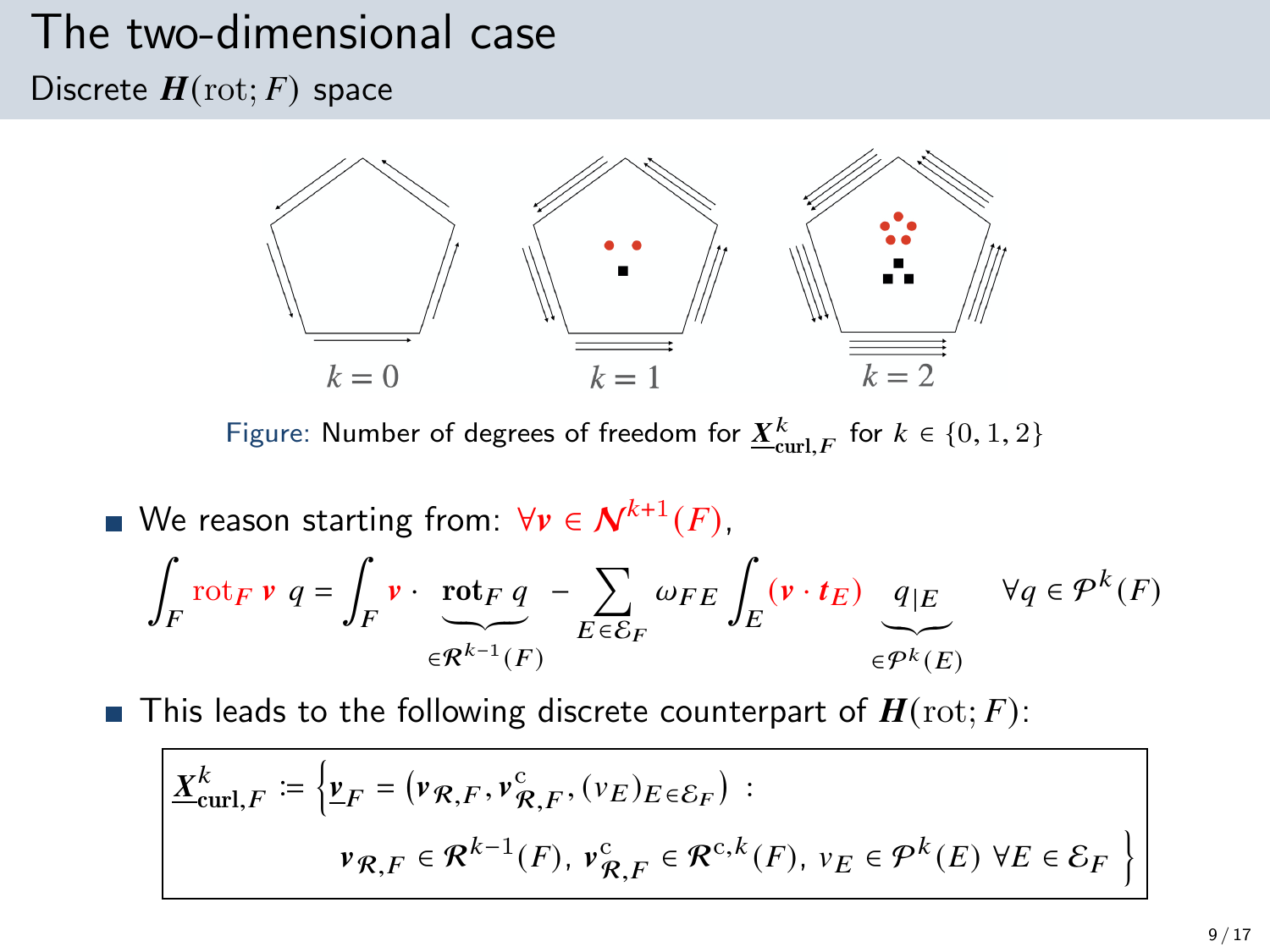# The two-dimensional case Reconstructions in  $\underline{X}^k_{\textnormal{curl},F}$

The face curl operator  $C_F^k : \underline{X}_{\text{curl},F}^k \to \mathcal{P}^k(F)$  is s.t.,

$$
\int_{F} C_{F}^{k} \underline{v}_{F} \ q = \int_{F} \nu_{\mathcal{R},F} \cdot \mathrm{rot}_{F} \ q - \sum_{E \in \mathcal{E}_{F}} \omega_{FE} \int_{E} \nu_{E} \ q \quad \forall q \in \mathcal{P}^{k}(F)
$$

Define the interpolator  $\underline{I}^k_{\text{curl},F} : H^1(F)^2 \to \underline{X}^k_{\text{curl},F}$  s.t.,  $\forall v \in H^1(F)^2$ ,

$$
\underline{I}^k_{\operatorname{curl},F}v\coloneqq\big(\pi^{{k-1}}_{\mathcal{R},F}v,\pi^{{\mathrm{c}},k}_{\mathcal{R},F}v,\big(\pi^k_{\mathcal{P},E}(v_{|E}\cdot t_E)\big)_{E\in\mathcal{E}_F}\big).
$$

 $C_F^k$  is polynomially consistent by construction:

$$
C_F^k(\underline{I}^k_{\operatorname{curl},F}\nu)=\operatorname{rot}_F\nu\qquad\forall\nu\in\textbf{\textit{N}}^{k+1}(F)
$$

We reconstruct similarly a vector potential (tangent trace) in  $\mathcal{P}^k(F)^2$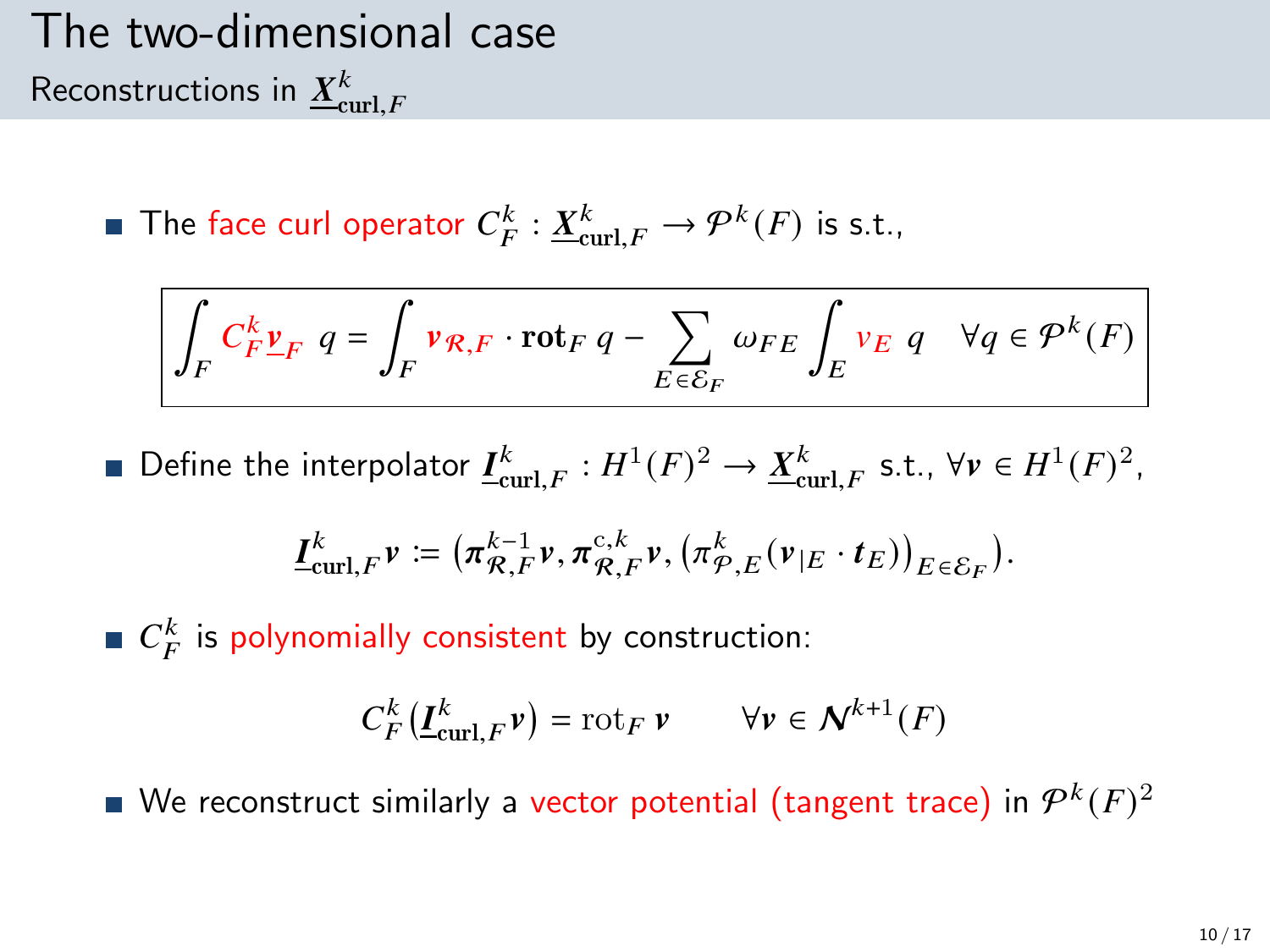Theorem (Exactness of the two-dimensional local DDR complex)

If  $F$  is simply connected, the following local complex is exact:

$$
\mathbb{R} \xrightarrow{\underline{I_{\text{grad},F}^k}} \underline{X_{\text{grad},F}^k} \xrightarrow{\underline{G_F^k}} \underline{X_{\text{curl},F}^k} \xrightarrow{C_F^k} \mathcal{P}^k(F) \xrightarrow{0} \{0\},
$$

where  $\underline{G}^k_F: \underline{X}^k_{\text{grad},F} \to \underline{X}^k_{\text{curl},F}$  is the discrete gradient s.t.,  $\forall \underline{q}_F \in \underline{X}^k_{\text{grad},F}$ ,

$$
\mathbf{\underline{G}}_F^k \underline{\underline{q}}_F \coloneqq \left( \pi_{\mathcal{R},F}^{k-1} \left( \mathsf{G}_F^k \underline{\underline{q}}_F \right), \pi_{\mathcal{R},F}^{c,k} \left( \mathsf{G}_F^k \underline{\underline{q}}_F \right), \left( \mathsf{G}_E^k \underline{\underline{q}}_F \right)_{E \in \mathcal{E}_F} \right)
$$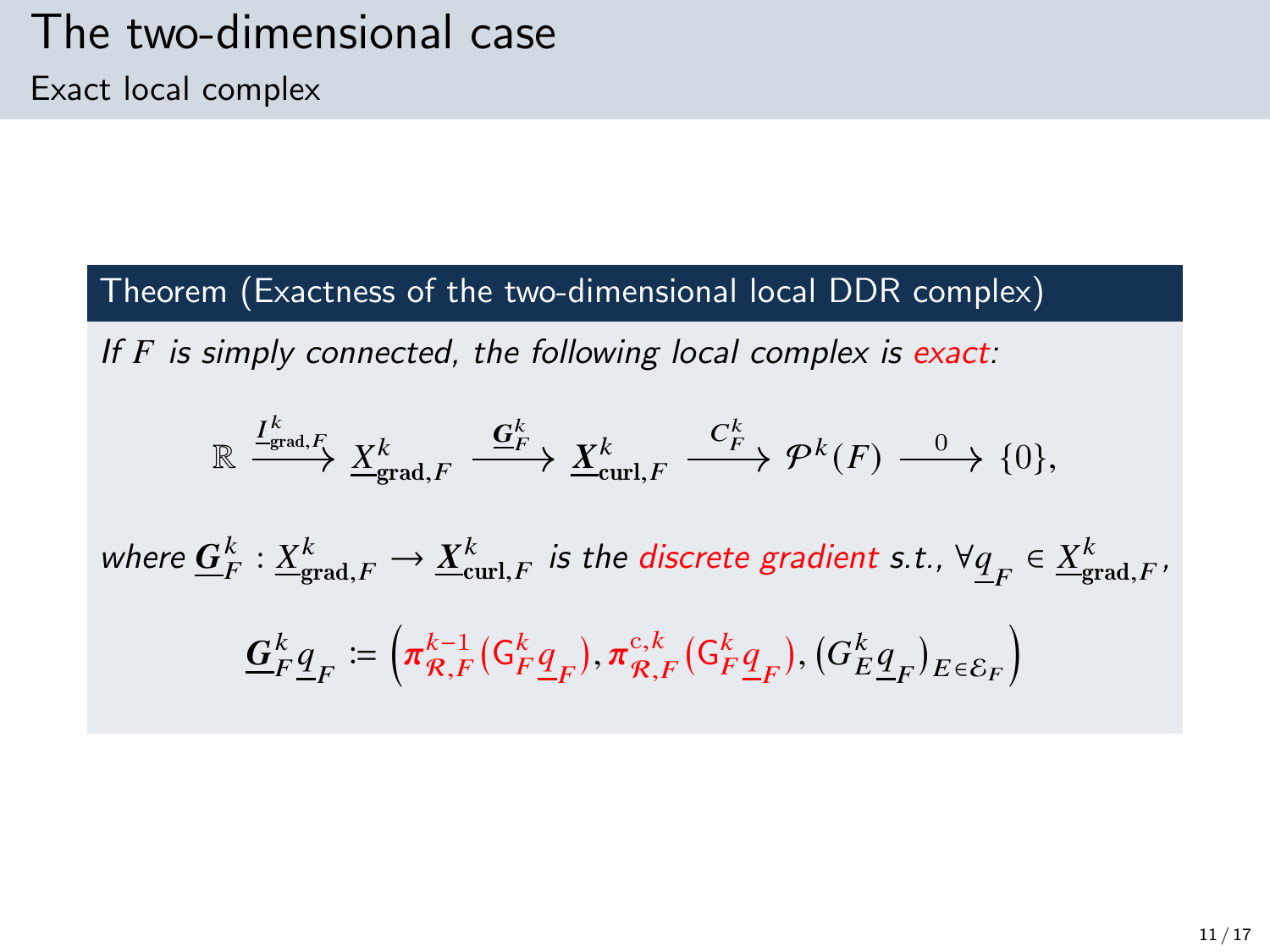### The two-dimensional case Summary

$$
\mathbb{R}\xrightarrow{I_{\mathrm{grad},F}^k}\underline{X}_{\mathrm{grad},F}^k\xrightarrow{\underline{\mathbf{G}}_F^k}\underline{X}_{\mathrm{curl},F}^k\xrightarrow{C_F^k}\mathcal{P}^k(F)\xrightarrow{0}\{0\}
$$

| Space $\mid V$ (vertex) $E$ (edge)                                                                                                                                                 | $F$ (face)                                                                                         |
|------------------------------------------------------------------------------------------------------------------------------------------------------------------------------------|----------------------------------------------------------------------------------------------------|
| $\begin{array}{c c} \underline{X}^k_{\mathsf{grad},F} & \mathbb{R} = \mathcal{P}^k(V) & \mathcal{P}^{k-1}(E) \ \underline{X}^k_{\mathsf{curl},F} & & \mathcal{P}^k(E) \end{array}$ | $\mathcal{P}^{k-1}(F)$<br>$\mathcal{R}^{k-1}(F) \times \mathcal{R}^{c,k}(F)$<br>$\mathcal{P}^k(F)$ |

Table: Polynomial components for the two-dimensional spaces

Interpolators = component-wise  $L^2$ -projections Discrete operators  $= L<sup>2</sup>$ -projections of full operator reconstructions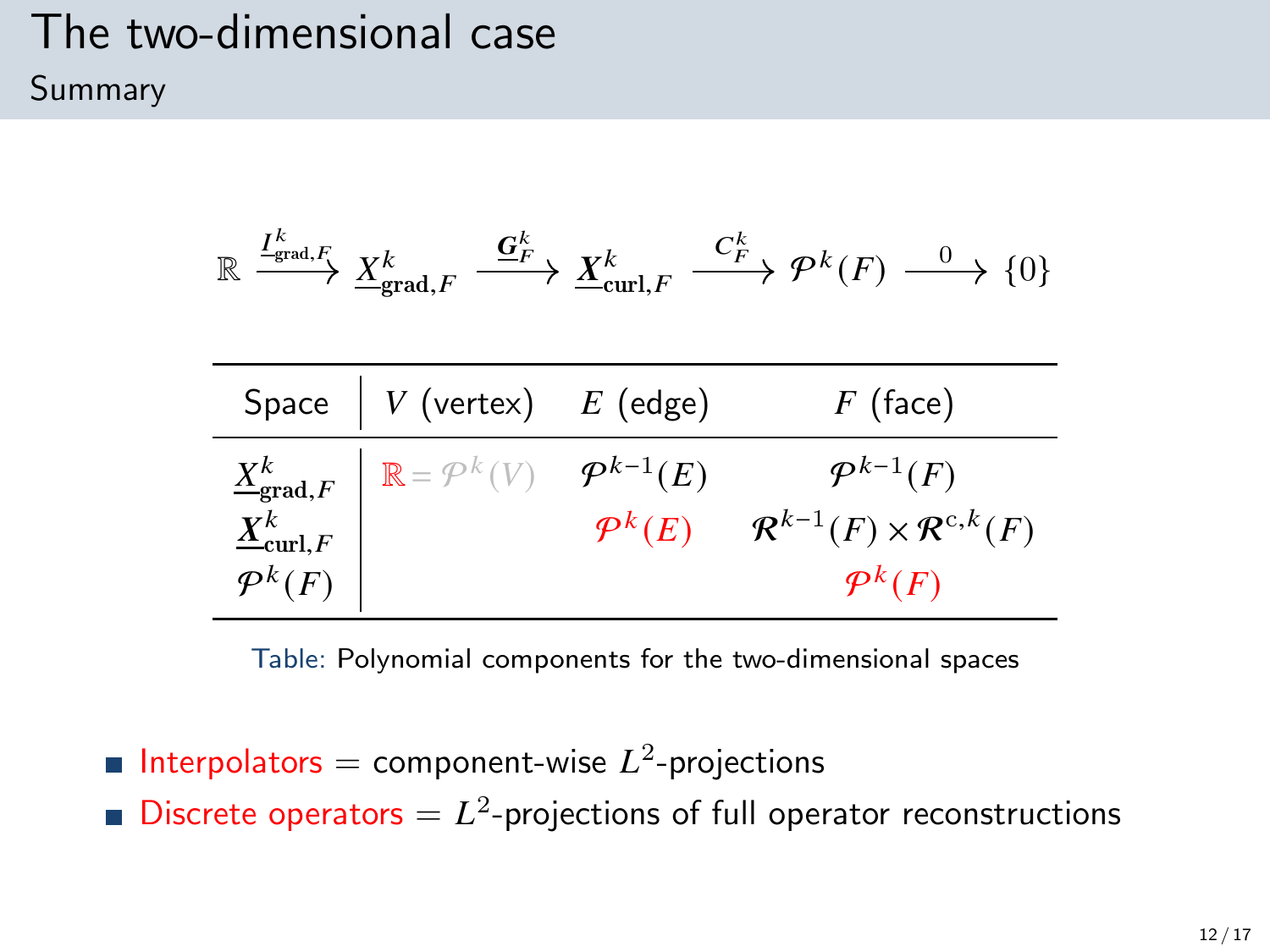#### The three-dimensional case I Exact complex

| $\colon \frac{I^K_{\text{grad},T}}{\longrightarrow} \frac{X^k_{\text{grad},T}}{\longrightarrow}$<br>$\mathbb R$ |             | $\stackrel{\mathbf{G}^k_{T}}{\longrightarrow} \underline{X}^k_{\mathrm{curl}, T}$ | $\stackrel{\underline{\mathbf{C}}_T^k}{\longrightarrow} \underline{X}^k_{\mathrm{div},T}$ | $\stackrel{D_T^k}{\longrightarrow} \mathcal{P}^k(T) \stackrel{0}{\longrightarrow} \{0\}$ |
|-----------------------------------------------------------------------------------------------------------------|-------------|-----------------------------------------------------------------------------------|-------------------------------------------------------------------------------------------|------------------------------------------------------------------------------------------|
| Space                                                                                                           |             | E                                                                                 | F                                                                                         | $T$ (element)                                                                            |
| $\underline{X}_{\text{grad},T}^k$                                                                               | $\mathbb R$ | $\mathcal{P}^{k-1}(E)$                                                            | $\mathcal{P}^{k-1}(F)$                                                                    | $\mathcal{P}^{k-1}(T)$                                                                   |
| $\underline{X}_{\mathrm{curl},T}^k$                                                                             |             | $\mathcal{P}^k(E)$                                                                | $\mathcal{R}^{k-1}(F) \times \mathcal{R}^{c,k}(F)$                                        | $\mathcal{R}^{k-1}(T)\times \mathcal{R}^{c,k}(T)$                                        |
| $\underline{X}^k_{\mathrm{div},T}$                                                                              |             |                                                                                   | $\mathcal{P}^k(F)$                                                                        | $\mathcal{G}^{k-1}(T)\times\mathcal{G}^{c,k}(T)$                                         |
| $\mathcal{P}^k(T)$                                                                                              |             |                                                                                   |                                                                                           | $\mathcal{P}^k(T)$                                                                       |

Table: Polynomial components for the three-dimensional spaces

Theorem (Exactness of the three-dimensional local DDR complex)

If the mesh element  $T$  has a trivial topology, this complex is exact.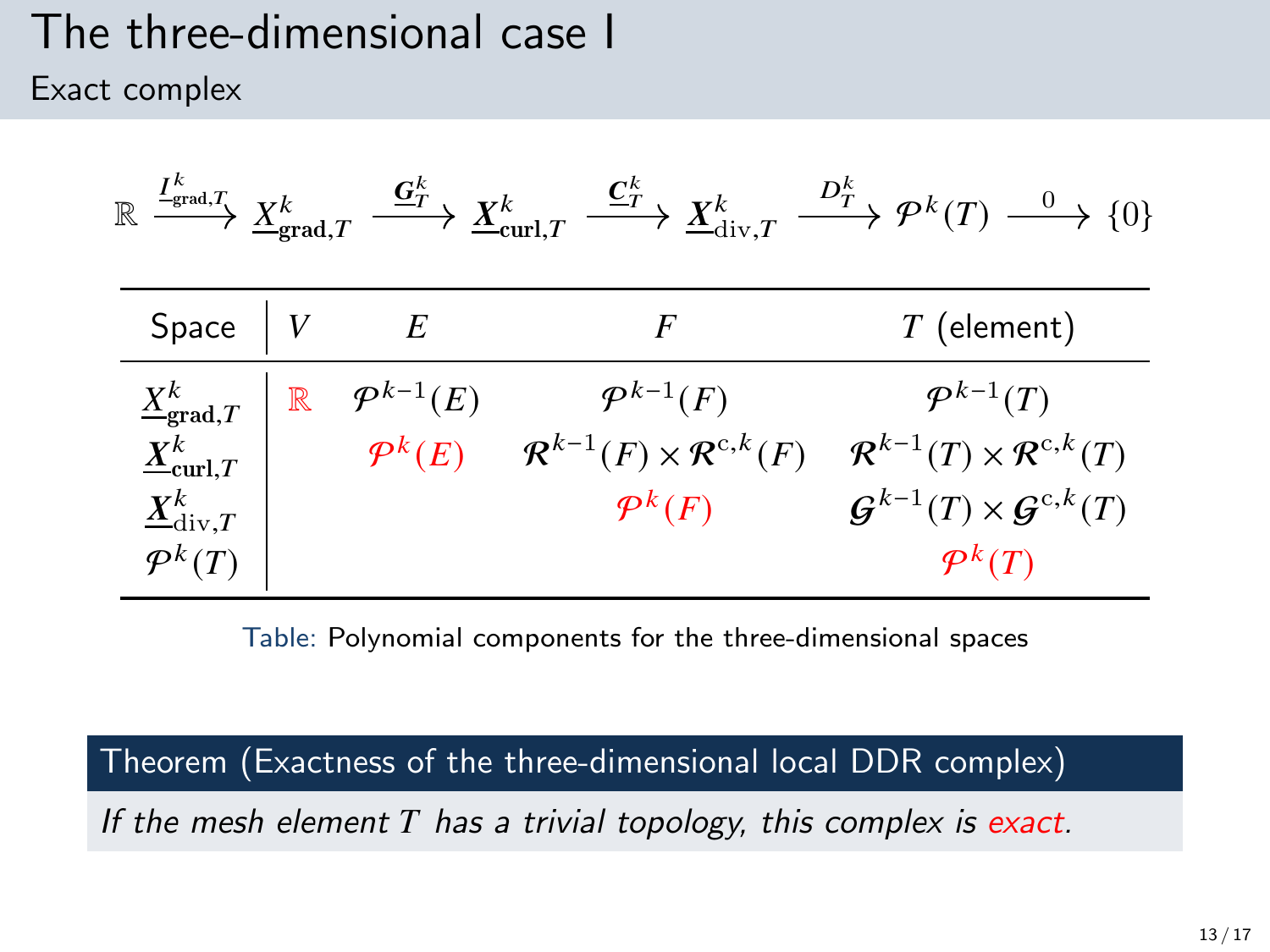### The three-dimensional case Local discrete  $L^2$ -products

**Emulating integration by part formulas, define the local potentials** 

$$
P_{\text{grad},T}^{k+1} : \underline{X}_{\text{grad},T}^{k} \to \mathcal{P}^{k+1}(T),
$$
  

$$
P_{\text{curl},T}^{k} : \underline{X}_{\text{curl},T}^{k} \to \mathcal{P}^{k}(T)^{3},
$$
  

$$
P_{\text{div},T}^{k} : \underline{X}_{\text{div},T}^{k} \to \mathcal{P}^{k}(T)^{3}
$$

Based on these potentials, we construct local discrete  $L^2$ -products

$$
(\underline{x}_T, \underline{y}_T)_{\bullet, T} = \underbrace{\int_T P_{\bullet, T} \underline{x}_T \cdot P_{\bullet, T} \underline{y}_T}_{\text{consistency}} + \underbrace{s_{\bullet, T} (\underline{x}_T, \underline{y}_T)}_{\text{stability}} \quad \forall \bullet \in \{\text{grad}, \text{curl}, \text{div}\}
$$

The  $L^2$ -products are polynomially exact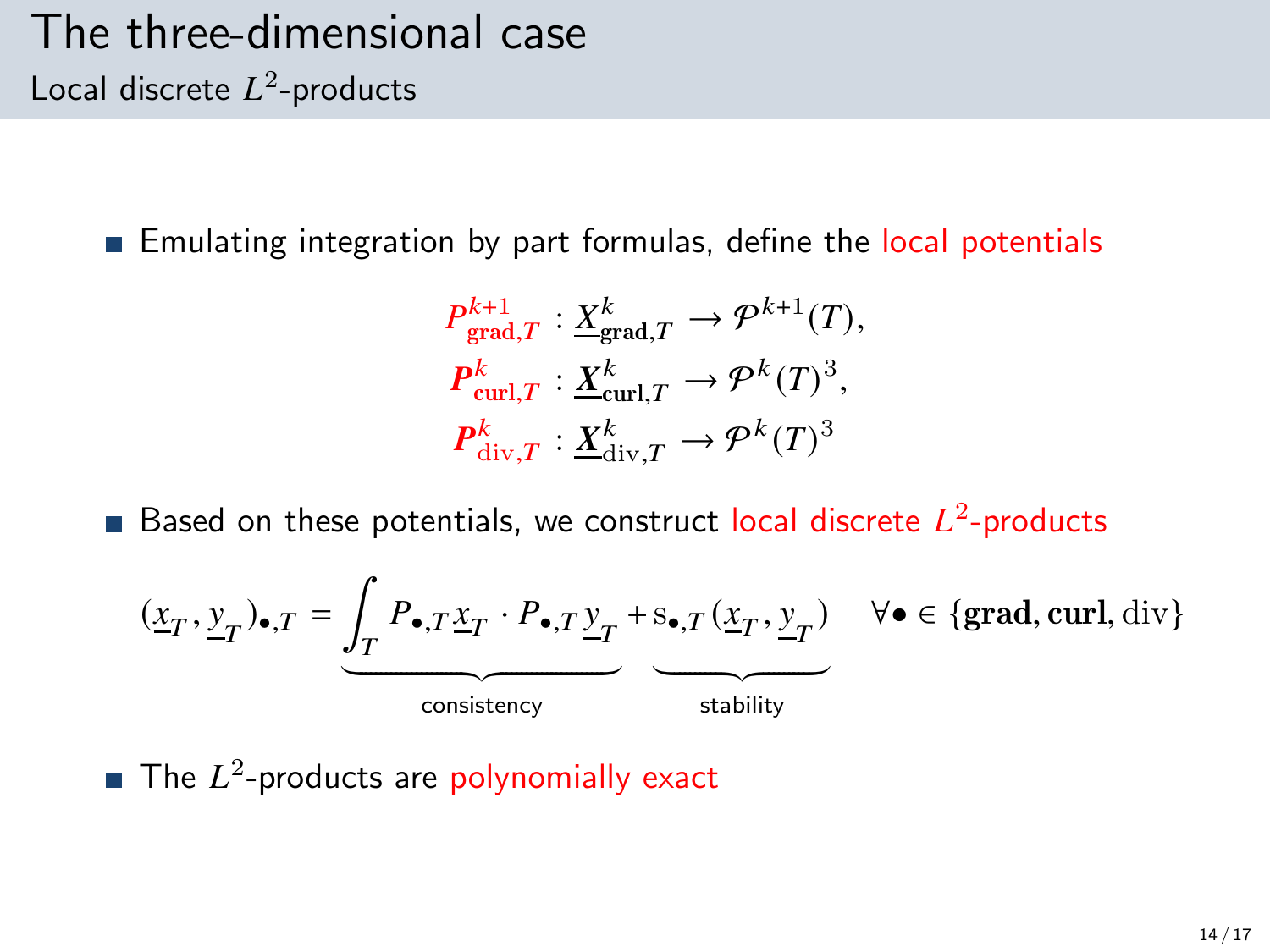### The three-dimensional case Global complex

**Let**  $\mathcal{T}_h$  be a polyhedral mesh with elements and faces of trivial topology Global DDR spaces are defined gluing boundary components:

$$
\underline{X}_{\text{grad},h}^k, \qquad \underline{X}_{\text{curl},h}^k, \qquad \underline{X}_{\text{div},h}^k
$$

Global operators are obtained collecting local components:

$$
\underline{G}_h^k: \underline{X}_{\text{grad},h}^k \to \underline{X}_{\text{curl},h}^k, \quad \underline{C}_h^k: \underline{X}_{\text{curl},h}^k \to \underline{X}_{\text{div},h}^k, \quad D_h^k: \underline{X}_{\text{div},h}^k \to \mathcal{P}^k(\mathcal{T}_h)
$$

Global  $L^2$ -products  $(\cdot, \cdot)_{\bullet, h}$  are obtained assembling element-wise The global DDR complex (exact if  $\Omega$  has a trivial topology) is

$$
\mathbb{R} \xrightarrow{I^k_{\text{grad},h}} \underline{X}^k_{\text{grad},h} \xrightarrow{\underline{G}^k_h} \underline{X}^k_{\text{curl},h} \xrightarrow{\underline{C}^k_h} \underline{X}^k_{\text{div},h} \xrightarrow{D^k_h} \mathcal{P}^k(\mathcal{T}_h) \xrightarrow{0} \{0\}
$$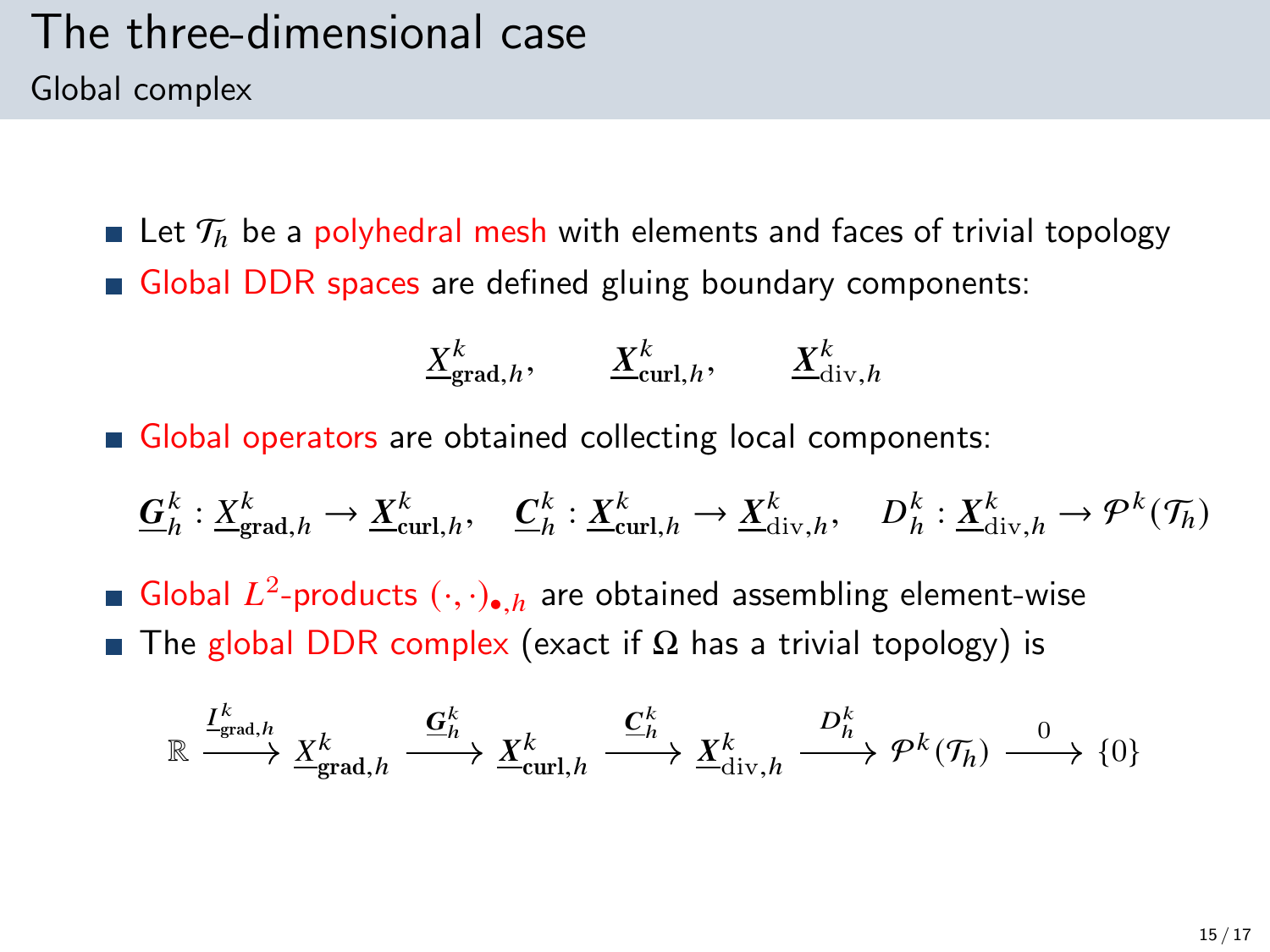#### Discrete problem

**■ Continuous problem:** Find  $(σ, u) ∈ H$ (curl; Ω) ×  $H$ (div; Ω) s.t.

$$
\int_{\Omega} \sigma \cdot \tau - \int_{\Omega} u \cdot \operatorname{curl} \tau = 0 \qquad \forall \tau \in H(\operatorname{curl}; \Omega),
$$

$$
\int_{\Omega} \operatorname{curl} \sigma \cdot v + \int_{\Omega} \operatorname{div} u \operatorname{div} v = \int_{\Omega} f \cdot v \quad \forall v \in H(\operatorname{div}; \Omega)
$$

The DDR problem reads: Find  $(\underline{\sigma}_h, \underline{u}_h) \in \underline{X}_{\text{curl},h}^k \times \underline{X}_{\text{div},h}^k$  s.t.

$$
\begin{aligned} &\quad (\underline{\sigma}_h, \underline{\tau}_h)_{\mathrm{curl},h} - (\underline{\boldsymbol{u}}_h, \underline{\boldsymbol{C}}_h^k \underline{\boldsymbol{\tau}}_h)_{\mathrm{div},h} = 0 &\quad \forall \underline{\boldsymbol{\tau}}_h \in \underline{X}^k_{\mathrm{curl},h}, \\ &(\underline{\boldsymbol{C}}_h^k \underline{\boldsymbol{\sigma}}_h, \underline{\boldsymbol{\nu}}_h)_{\mathrm{div},h} + \int_{\Omega} D^k_h \underline{\boldsymbol{u}}_h \, D^k_h \underline{\boldsymbol{\nu}}_h = l_h(\underline{\boldsymbol{\nu}}_h) &\quad \forall \underline{\boldsymbol{\nu}}_h \in \underline{X}^k_{\mathrm{div},h} \end{aligned}
$$

An inf-sup condition follows as in the continuous case leveraging

$$
\mathbb{R} \xrightarrow{\frac{I^k_{\text{grad},h}}{\frac{\Delta}{2}}}\underline{X}^k_{\text{grad},h} \xrightarrow{\underline{G}^k_{h}} \underline{\underline{\boldsymbol{X}}}^k_{\text{curl},h} \xrightarrow{\underline{\boldsymbol{C}}^k_{h}} \underline{\underline{\boldsymbol{X}}}^k_{\text{div},h} \xrightarrow{\boldsymbol{D}^k_{h}} \boldsymbol{\mathcal{P}}^k(\mathcal{T}_h) \xrightarrow{0} \{0\}
$$

■ See J. Droniou's talk for convergence